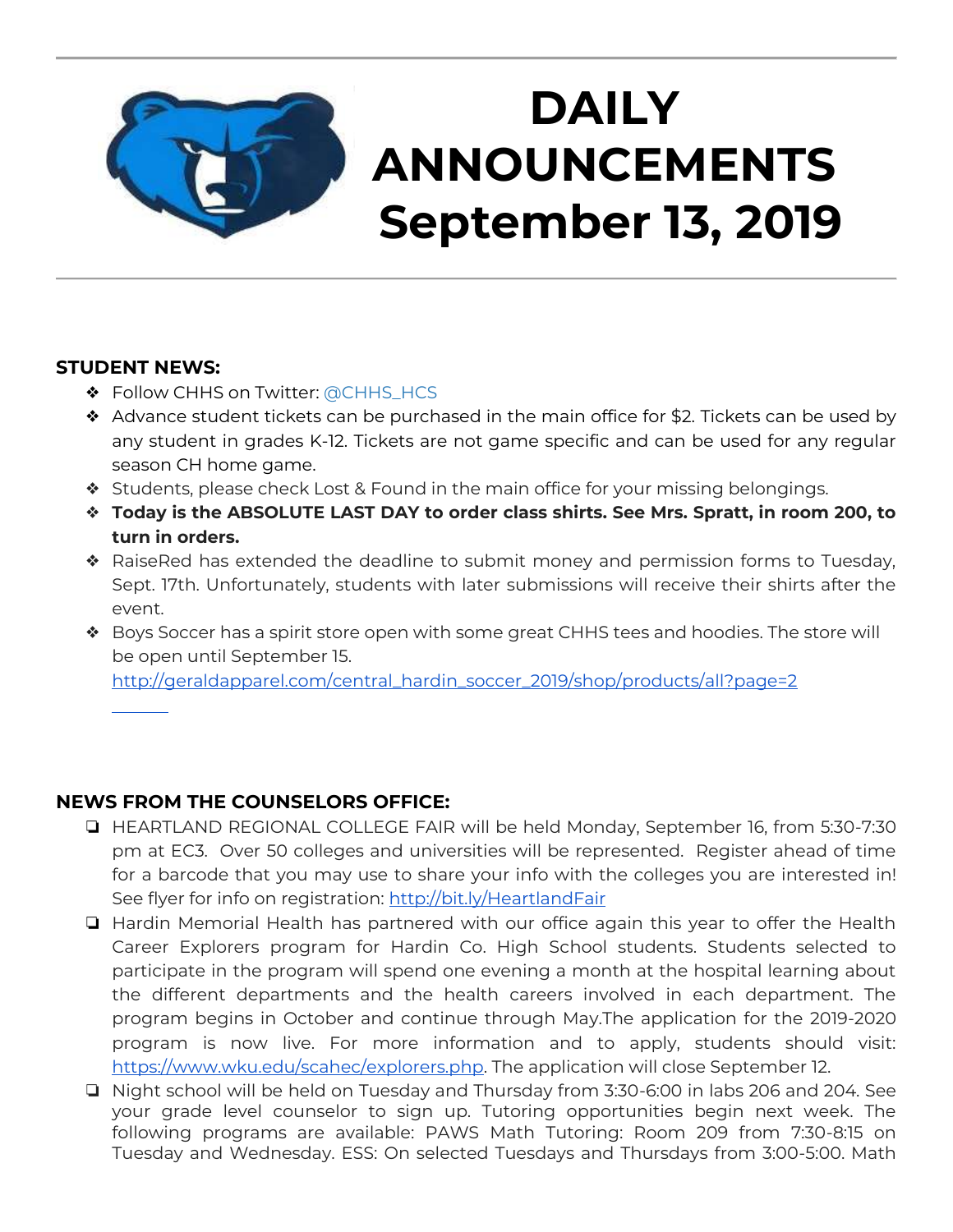

tutoring in room 218; general tutoring in room 120. A light snack is provided. Transportation is available on Thursday.

- ❏ Any freshman, sophomore or junior interested in taking the PSAT exam, please bring \$17.00 cash or check to the guidance office to register. Deadline to register is September 13, 2019. Test date is October 16, 2019.
- ❏ The ACT will take place tomorrow morning here at Central Hardin. Doors will open at 7:30. Student must have their ID and test ticket with picture.

#### **REMIND CODES:**

- ❏ **CLASS OF 2023**: Text the following codes to 810-10: Student Remind Code: @chhs1920 Parent Remind Code: @chhs-9th
- ❏ **CLASS of 2022:** Parents & students--sign up for Sophomore updates using the codes below! Text the following code to 810-10: Sophomores, last names A-C: @10chhsA-C Sophomores, last names D-H: @10chhsD-H Sophomores, last names I-M: @10chhsI-M Sophomores, last names N-R: @10chhsN-R Sophomores, last names S-Z: @10chhsS-Z
- ❏ **CLASS OF 2021:** Junior Remind Enrollment Information--

Last name A - C - Text the message @atocjunior to the number 81010 Last name D - H - Text the message @dtohjunior to the number 81010 Last Name I - M - Text the message @itomjunior to the number 81010 Last Name N - R - Text the message @ntorjunior to the number 81010 Last Name S - Z - Text the message @stozjunior to the number 81010

❏ **CLASS OF 2020:** Students can only join ONE student account for these. Parents can join only ONE parent account. **Student Accounts:** Senior Class Information--Text @chhssrinfo to 81010; Senior College Information--Text @srcollege to 81010 (includes Senior Class Information); Early College Seniors-- Text @cdk632 to 81010 (Includes Sr Class and Sr College) **Parent Accounts:** Senior Class Parent Information--Text @3g94ke to 81010; Senior Parent College Information--Text @kfgd72 to 81010 (includes Senior Class Information); Early College Seniors--Text @cdk632 to 81010 (Includes Sr Class and Sr College)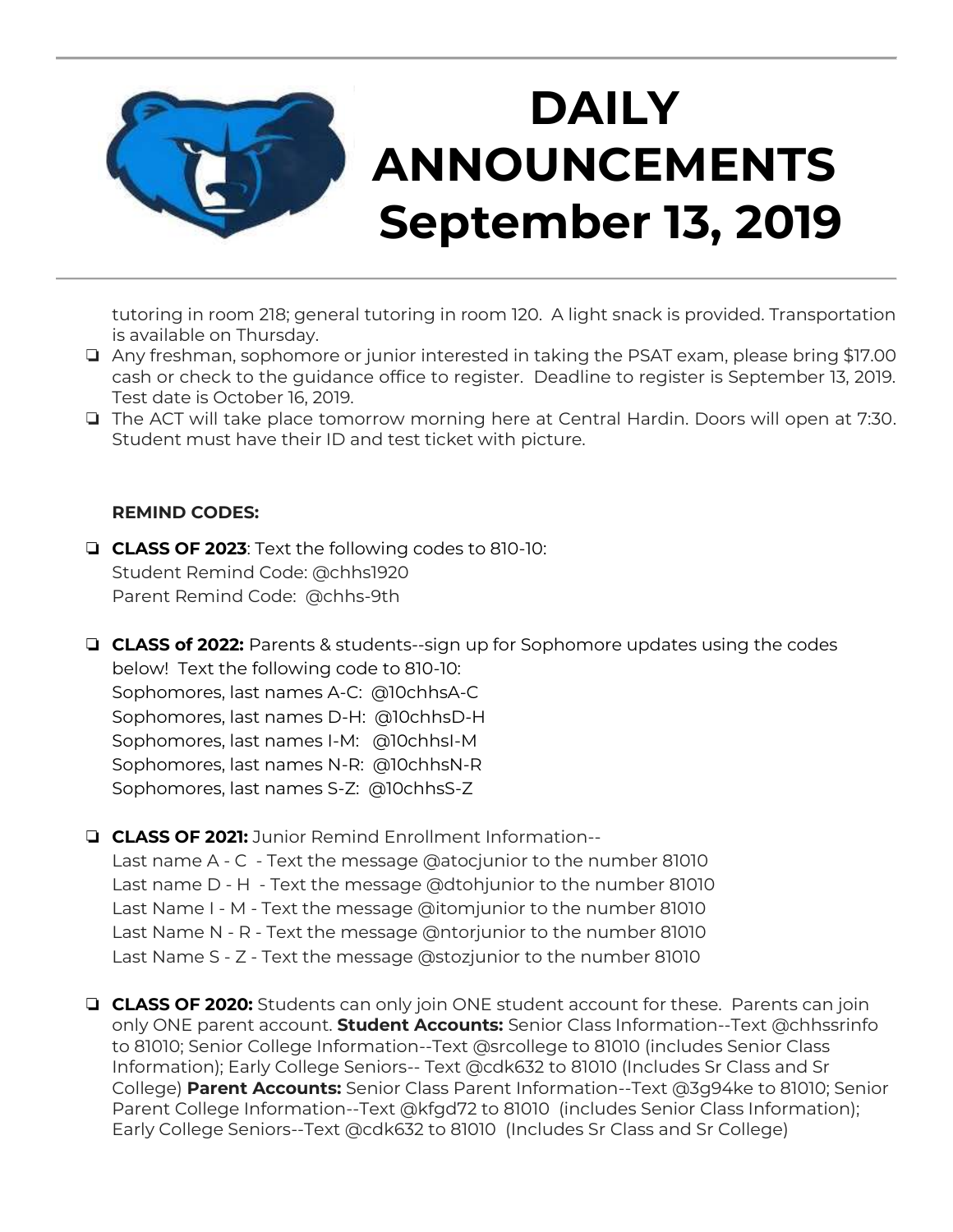

# **UPCOMING EVENTS:**

- September 18: JUNIORS-- Balfour will be here during PH and from 3:30-6:30 to take ring orders!
- September 20: RaiseRed Dance Marathon
- September 27: Football Homecoming
- October 3: Underclass picture retakes
- October 7-11: No School/Fall Break
- October 14: No school for students. PLD for faculty & staff

# **CLUB NEWS:**

- ➔ Teenage Republicans: Next meeting is FRIDAY, 9/13/19, 2nd half of power hour in Room 106.
- ➔ Spanish Club will meet Friday, Sept. 13th, 1st Half Power Hour, in room 309 to discuss plans for Hispanic Heritage Week (Sept.16-20). Bring ideas and your membership form, if you have not submitted it yet. \*\*Sign Up for Remind @19-20span.
- → The Bruin Art Club members will meet Wednesday during Power Hour to go over responsibilities for Raise Red. If you are not involved in the Raise Red event, you do not have to attend this meeting.

# **SPORTS NEWS:**

- ★ Follow us on Twitter for sports action! **[@](https://twitter.com/chhsbruinathl)**[chhsbruinathl](https://twitter.com/chhsbruinathl)
- $\bigstar$  There will be an Archery Team information meeting on Tuesday, September 17<sup>th</sup> at 6 pm for anyone interested.
- ★ There will be a Swim Team information meeting on Tuesday, September 17th at 6 pm for anyone interested in swimming this season at John Hardin High School Commons (cafeteria). Enter through the back doors.
- ★ Congratulations to Boys Soccer! They defeated North Hardin 4-0 last night.
- ★ Good luck to the Football team tonight. They will play at Etown tonight. **Game time has changed to 8pm with gate opening at 6:30pm.** Theme will be Neon.
- ★ Good Luck to Girls Soccer as their travel to Gatlinburg to compete in the Smoky Mountain Cup this weekend.
- ★ Good Luck to Central Hardin Cross Country at the Hardin Co. Fairgrounds tomorrow in the Fairground Frenzy.
- ★ Good Luck to our Bruin Golf teams this weekend. Girls Golf will compete at Lakeside in Lexington, and Boys Golf will play at Doe Valley in Meade Co.